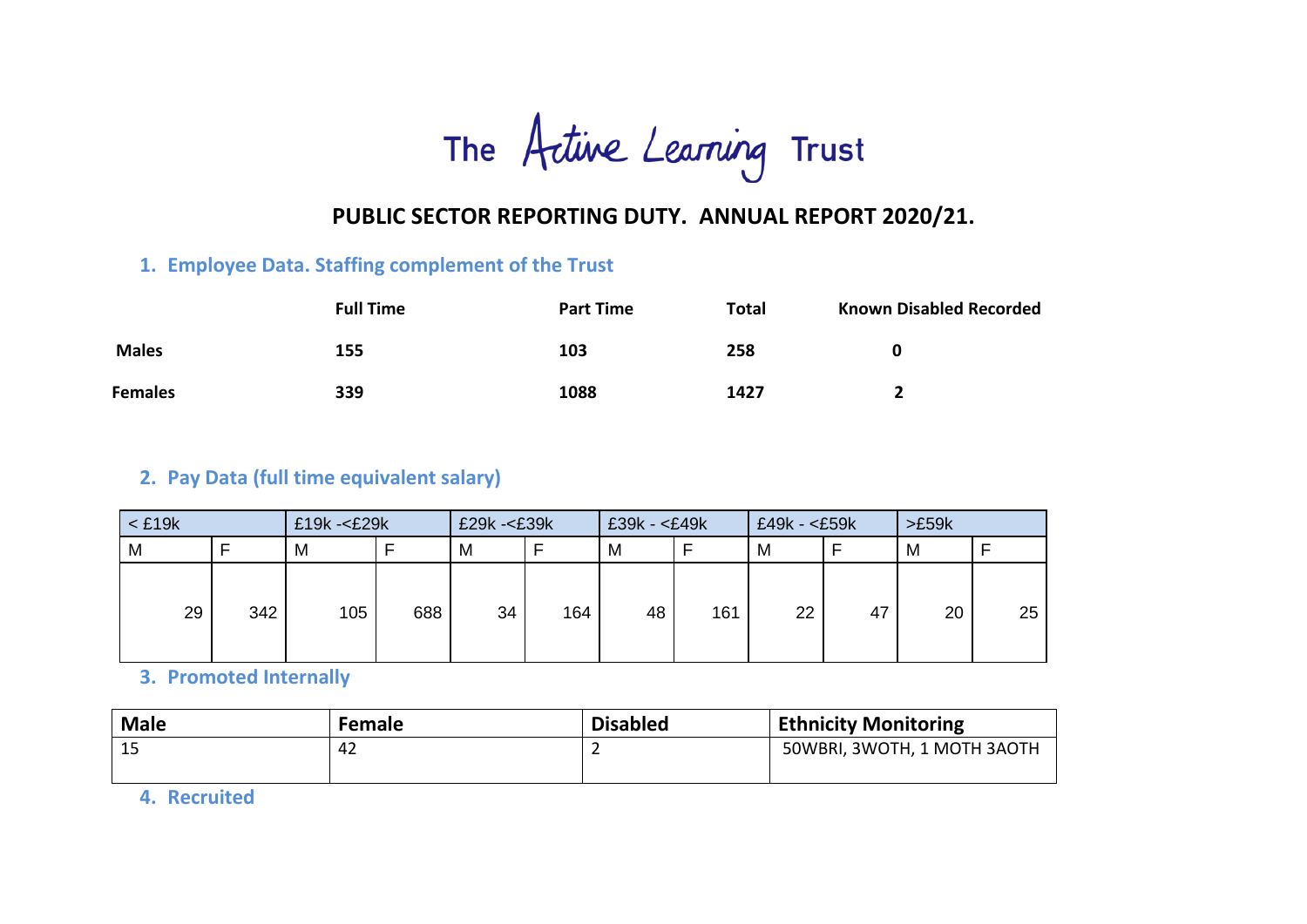| <b>Male</b> | <b>Female</b> | <b>Disabled</b> | <b>Ethnicity Monitoring</b>      |
|-------------|---------------|-----------------|----------------------------------|
| 52          | 214           |                 |                                  |
|             |               |                 | 241WBRI,8WOTH,1AOTH,1OOTH,3ABAN, |
|             |               |                 | 1AOWB                            |
|             |               |                 | 1BOTH,2REFU,1MWAB,5MOTH,1CHN,1B  |
|             |               |                 | AFR,1WIRI                        |

**5. Training courses provided (other than whole school sessions)**

| <b>Male</b> | Female | <b>Disabled</b> | <b>Ethnicity Monitoring</b>           |
|-------------|--------|-----------------|---------------------------------------|
| 155         | 557    |                 | 671WBRI,                              |
|             |        |                 | 300TH,4MWBC,14WOTH,2BAFR,11AOTH,2REFU |
|             |        |                 | 2WIRI,1CHN,1ABAN,1MOTH                |

**6. Performance Related Pay awarded** 

| <b>Male</b> | <b>Female</b> | <b>Disabled</b> | <b>Ethnicity Monitoring</b>               |
|-------------|---------------|-----------------|-------------------------------------------|
| 74          | 298           |                 | 341WBRI, 12WOTH,                          |
|             |               |                 | 2BAFR,1REFU,1AOTH,3MBWC,1OOTH,2BCRB,1MWAS |
|             |               |                 | 2MOTH,1CHN,3WIRI,1ABAN,1BOTH              |

**7a Ethnicity Monitoring – by gender**

|       | <b>AOTH</b> | <b>NOBT</b> | APAK BAFR | <b>MWBA</b> | <b>BCRB</b> | AIND   BOTH   CHN | MOTH | MWAS   MWBC   OOTH   WBRI |   |      | WIR |    | WOTH   BLANK* |
|-------|-------------|-------------|-----------|-------------|-------------|-------------------|------|---------------------------|---|------|-----|----|---------------|
|       | O           |             |           |             |             |                   |      |                           |   | 1240 | 14  | 75 | 60            |
| M     |             |             |           |             |             |                   |      |                           |   | 208  | b   | 11 | ᅶ             |
| Total |             | 10          |           |             |             |                   |      |                           | 4 | 1448 | 20  | 86 |               |

\*Blank, Refused, or Awaited.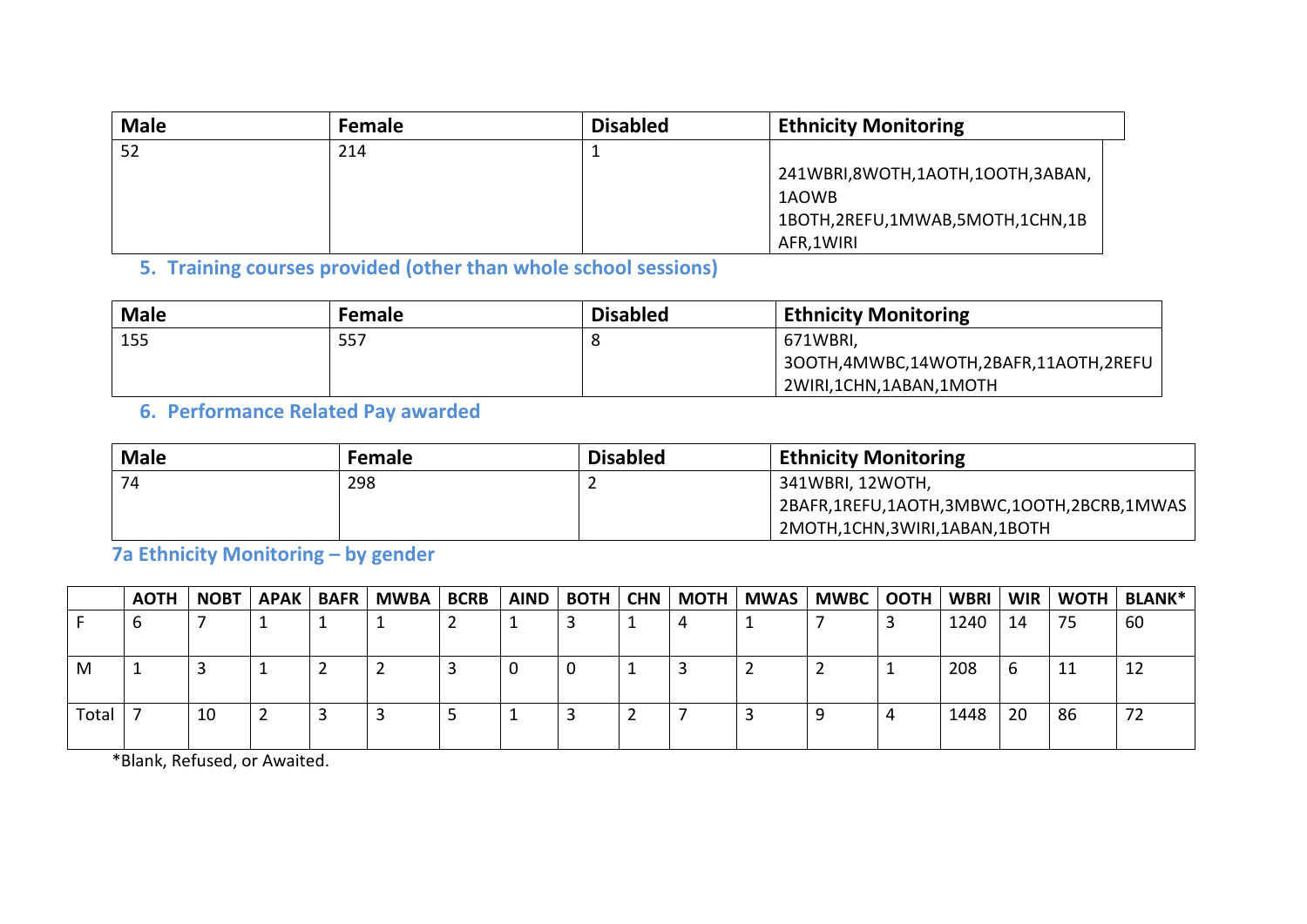| <b>Ethnicity</b> | <b>U£19k</b>   | £19-29k        | £29k-£39k      | £39k-£49k    | £49k-£59k      | £59k-£69k | £69k-£79k | £79k+        |
|------------------|----------------|----------------|----------------|--------------|----------------|-----------|-----------|--------------|
| <b>Code</b>      |                |                |                |              |                |           |           |              |
| <b>Blank</b>     | 21             | 38             | 9              | 3            | $\mathbf{1}$   |           |           |              |
| <b>NOBT</b>      | $\overline{4}$ | $\overline{2}$ |                | 3            | $\overline{1}$ |           |           |              |
| <b>AIND</b>      |                |                |                |              | $\mathbf{1}$   |           |           |              |
| <b>AOTH</b>      | 5              |                |                | $\mathbf 1$  |                |           |           | $\mathbf{1}$ |
| <b>APKN</b>      |                |                | $\mathbf{1}$   | $\mathbf{1}$ |                |           |           |              |
| <b>BAFR</b>      | $\mathbf{1}$   | $\mathbf{1}$   |                | $\mathbf{1}$ |                |           |           |              |
| <b>BCRB</b>      | $\mathbf{1}$   | $\mathbf{1}$   | $\overline{2}$ |              | $\mathbf{1}$   |           |           |              |
| <b>BOTH</b>      |                | 3              |                |              |                |           |           |              |
| <b>CHNE</b>      | $\mathbf{1}$   |                | $\mathbf{1}$   |              |                |           |           |              |
| <b>MOTH</b>      | $\overline{2}$ | $\overline{4}$ |                | $\mathbf{1}$ |                |           |           |              |
| <b>MWAS</b>      |                |                | $\overline{3}$ |              |                |           |           |              |
| <b>OOTH</b>      | $\overline{2}$ | $\overline{2}$ |                |              |                |           |           |              |
| <b>WBRI</b>      | 310            | 690            | 160            | 184          | 60             | 17        | 11        | 16           |
| <b>WIRI</b>      | $\overline{3}$ | 9              | $\overline{4}$ | 3            | $\mathbf 1$    |           |           |              |
| <b>WOTH</b>      | 19             | 38             | 14             | 11           | 4              |           |           |              |
| <b>MWBC</b>      | $\overline{2}$ | $\overline{4}$ | $\overline{2}$ | $\mathbf{1}$ |                |           |           |              |
| <b>MWBA</b>      |                | $\overline{2}$ | $\mathbf{1}$   |              |                |           |           |              |

# **7b. Ethnicity Monitoring - by salary (full- time equivalent salary)**

**8 Grievance, Disciplinary & Complaints of Harassment. Formal cases**

Male 0

Female 5 5 5 WBRI -Disabled Nil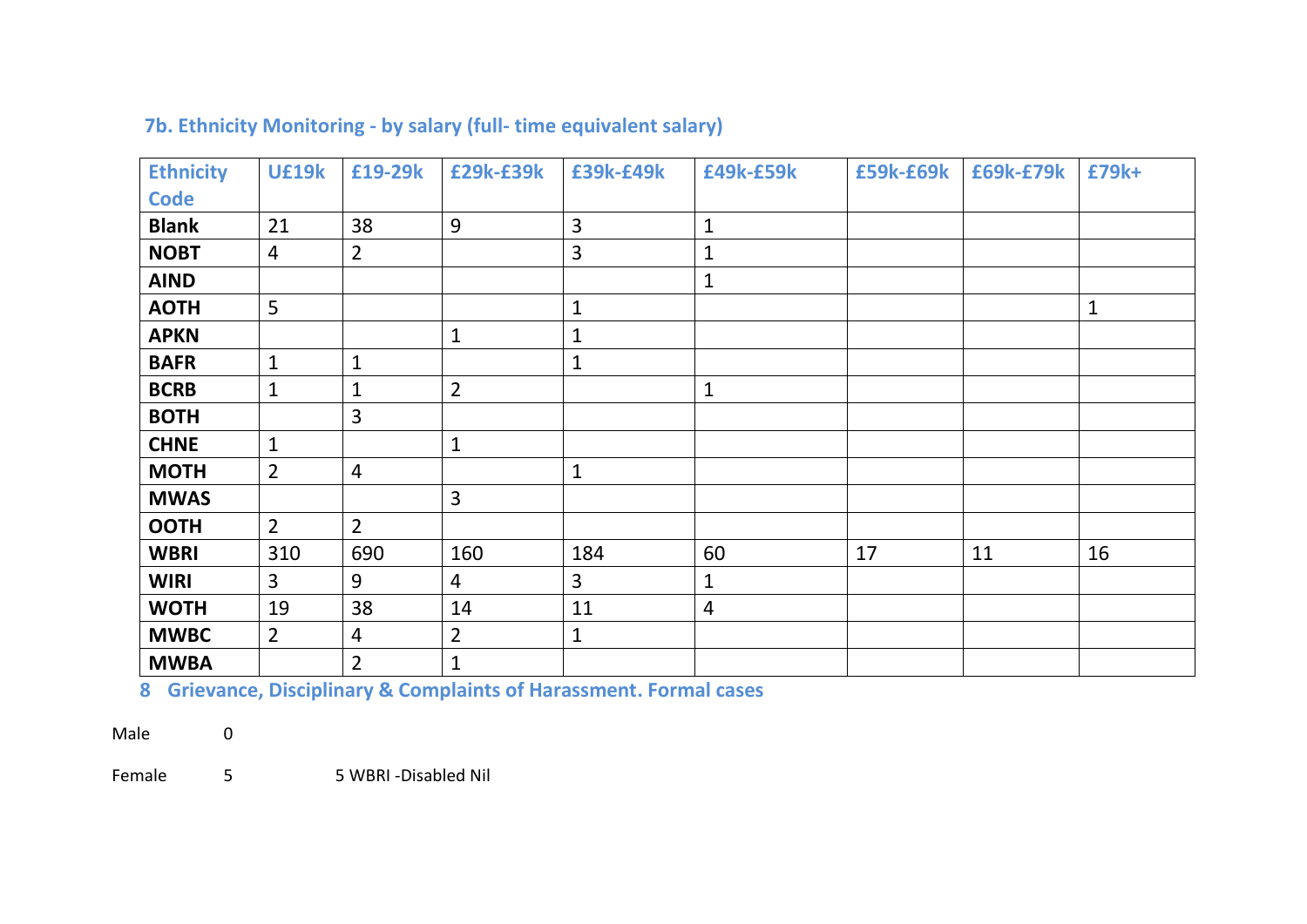#### TOTAL 5 5WBRI - Disabled Nil

## **Pregnancy, Paternity/ Maternity & Family Issues**

#### **Number of disputes.** Nil

Informal discussions took place regarding flexible return to work arrangements and all were resolved at the informal stage.

#### **9. Commentary**

The employee gender mix is 85% female-15% male. This is in line with expectations given the normal public education schools sector profile, the predominance of primary schools in the Trust, and the availability of term-time (and the range of part time) working opportunities attractive as family -friendly options. The latter factor is evidenced by close to 90% of part time workers in the Trust being female.

There is a very low level of formally recorded disability. This may hide the true overall level of disability and disability awareness being dealt with as part of HR case management. There are currently no formal reporting requirements relating to disabilities.

Overall 91%+ of staff who recorded ethnic origin are White British. There has been a slight increase in the non-White British recruitment in 2019/20 which now represents 10% of recruitment in that year. To a sizeable extent this is representative of ethnic diversity in parts of the Cambridge/Suffolk areas in which the Trust is based, though that is not consistently the case in some of the more diverse parts of our areas in which some Trust school are based which have a notable White European/Other presence in the communities. The Trust will need to remain vigilant that it does all that it can to encourage applicants from ethnically diverse backgrounds and recognises this is important also for the multi-cultural experiences of the children in schools.

The highest proportion of lower paid staff are female and this accords with the proportion of jobs which are held by male staff in teaching as opposed to non-teaching roles. The split between male and female employees in the lower paid groups, is reflective of the level of part time working opportunities- as is the split between male and female part time workers ( 10% male). In the schools sector the availability of term time only and short hours of work contracts built around the school day remains particularly attractive to parents with school-age children or other home care or additional jobs arrangements.